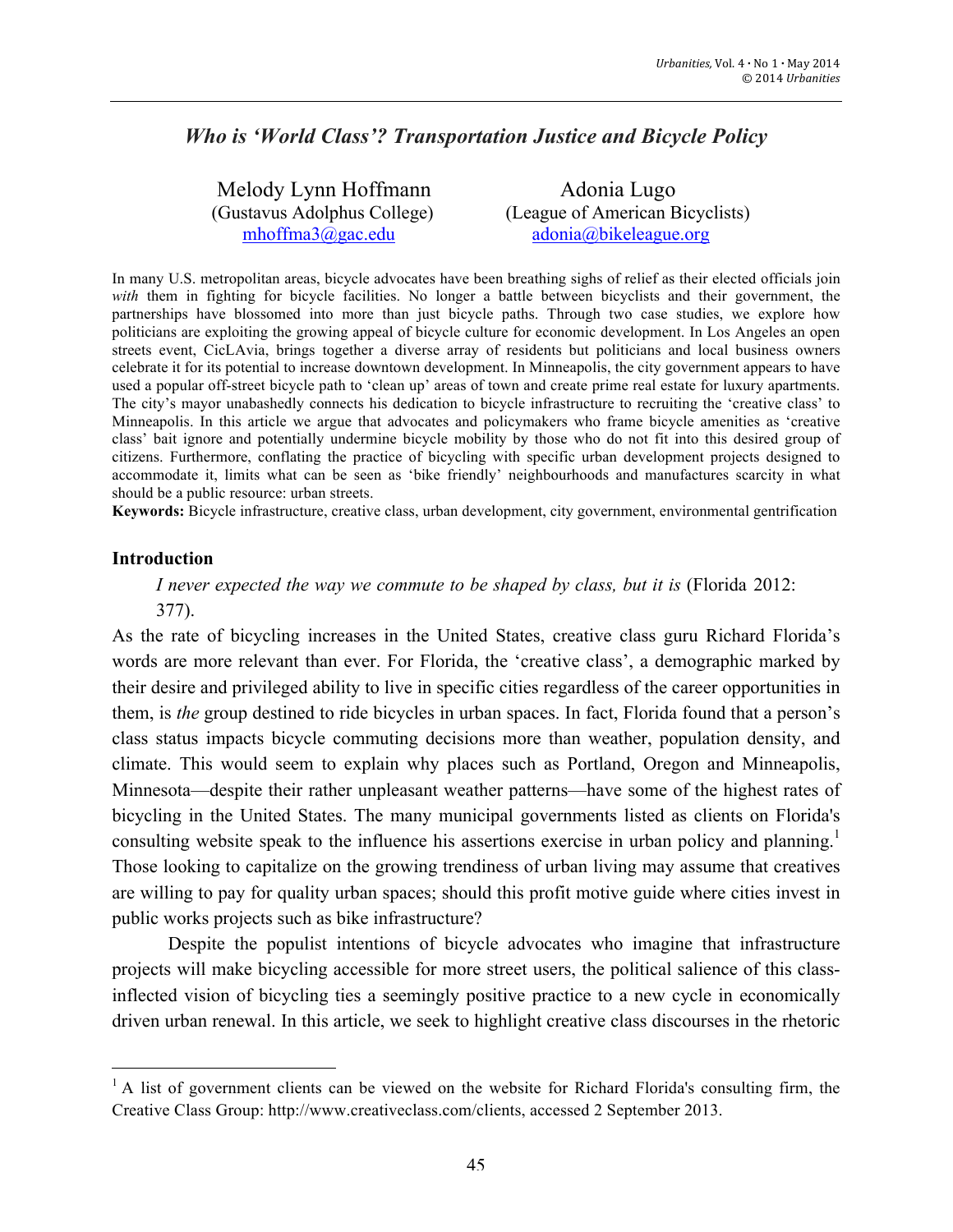and strategy behind infrastructure-oriented bicycle advocacy by focusing on instances where advocates and policymakers in our field sites spoke about bicycle projects in terms of global competition and urban redevelopment. We argue that advocates and policymakers who frame bicycle facilities as amenities that will attract a creative class population ignore and potentially undermine bicycle mobility by those who do not fit into this desired group of citizens. Furthermore, conflating the practice of bicycling with specific urban development projects designed to accommodate it limits what can be seen as 'bike friendly' neighbourhoods and manufactures scarcity in what should be a public resource: urban streets. In this way, bicycle advocacy illustrates the trend toward high quality public spaces being sold as luxury amenities.

Because in the U.S. it has been de rigueur for decades to display wealth and success through car ownership, Florida's creative class gospel did not take hold overnight. A person's choice in transportation has long been a canvas for displaying class distinction in the U.S., and this in turn has spill-over effects on the public infrastructure associated with a given transportation practice. A case of opposition to bicycle-driven urban renewal could be found in a coastal corner of Los Angeles County in January 2008, when the City of Long Beach (influenced by Florida)<sup>2</sup> held a public meeting regarding a proposed 'bicycle boulevard' on a residential street. Bike boulevards create barriers to motorized traffic on neighbourhood streets parallel to busy arterials, thus allowing bicyclists to stay conveniently close to destinations while avoiding the stress of heavy traffic. Residents filled the room as a city planner and a consultant explained their plans for First Street, a dense residential corridor which connected the city centre to a more exclusive, beach-front enclave containing many large, well-maintained homes considered historic.

After the initial presentation, the homeowners present that night spoke against the designation of their street as a bike route precisely because it would increase bicycle traffic. One elderly white woman, who emphasized that she biked regularly, said that bicyclists would crowd the new route and make tremendous noise. An elderly white man argued that floods of bicyclists would pose a threat to mothers with strollers and 'people who like to run in the street'. Others claimed the bike boulevard would cause a parking problem due to people driving cars loaded with bicycles to the street. Though none of the First Street homeowners raised an explicit objection to bicycling for transportation, one man worried that an increase in bicyclists would attract thieves who would decide to 'vacation' on the street.

Those in opposition to bicycling shift easily between references to the leisure class and the lower classes according to what serves their agendas, which in this case was to fight against city-imposed changes in the neighbourhood. According to the Long Beach homeowners, they were not opposed to bicycling in general, or even bicycling on their street: they opposed action

<u> 1989 - Jan Stein Stein, fransk politiker (d. 1989)</u>

 $2$  On the website for the Creative Class Group (see note 1), an organization called Downtown Long Beach Associates is listed as a client. Their website identifies them as speaking for the local business improvement district.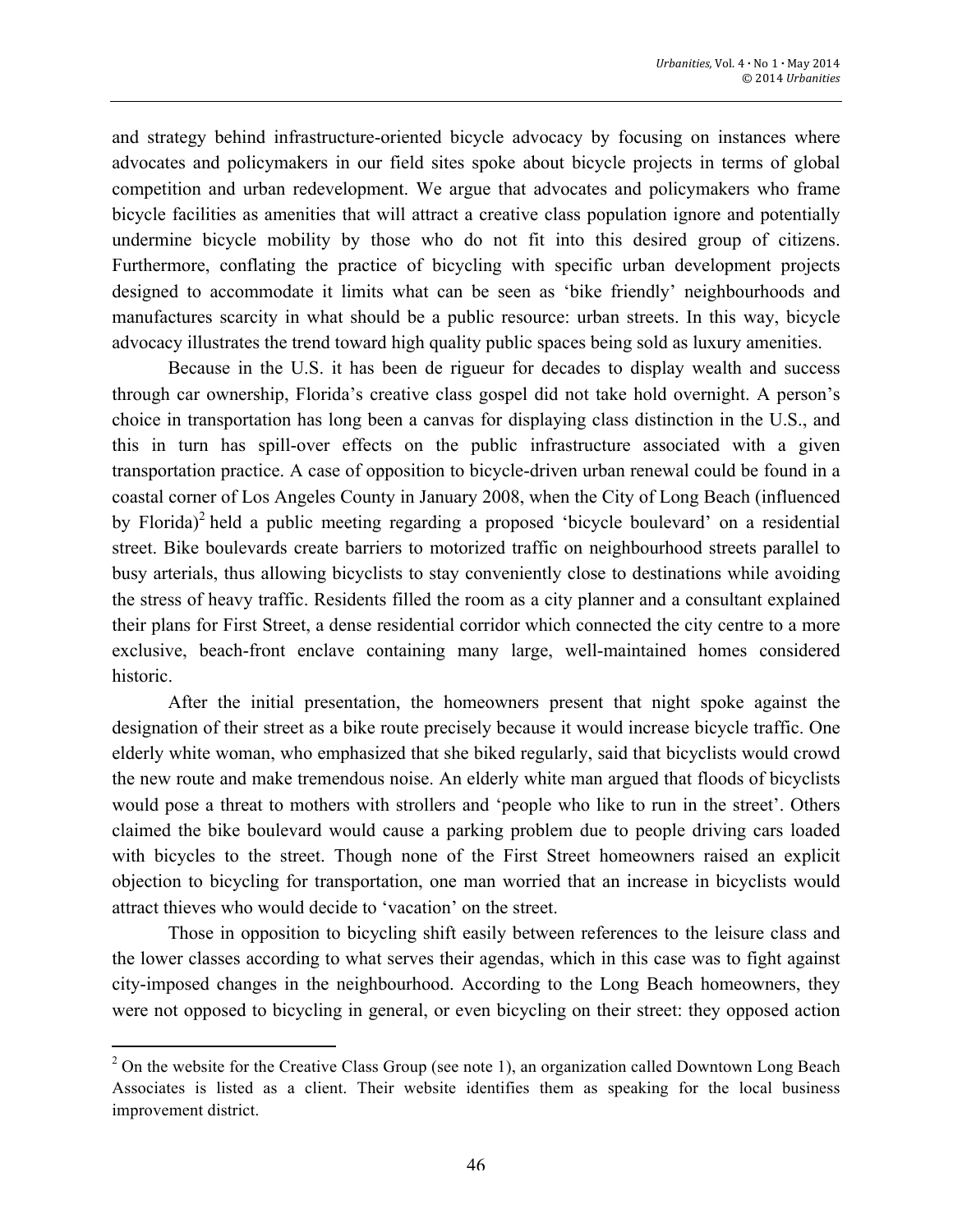by the city that they did not initiate or control. The bike boulevard had become a symbol of this lack of control. Whether bike infrastructure projects truly have the power to change neighbourhoods, people on both sides of the issue believe that they do.

Now that cities are seeing economic advantages to expanding the ownership of the street to non-motorized transportation, the bicycle, rather than the car, is becoming the more valued form of urban transportation. This shift in values is calling into question what is considered efficient use of the streets. Automobiles have long been understood as the fastest and most efficient way to traverse the city. But now, streets are not being defined by speed and efficiency but by what they signify. A street with a crosswalk and bicycle boulevard now signifies a progressive city, a city that cares about the environment and will invest in alternative transportation. But the question remains: who will benefit from this reinvisioning of the streets?

This article consists of two case studies that draw on the findings of ethnographic research about bicycle advocacy undertaken in two very different U.S. cities, L.A. and Minneapolis, to analyse the shifting meanings of bicycling and its infrastructure in a country where the bicycle has long been a toy for the privileged but a burden for the poor. We here analyse themes gathered through participant-observation; we focus less on the demonstrated effects of bike infrastructure than on the *desired* effects articulated by bike advocates and public officials. We deployed this method through a combination of planning bicycle events, volunteering with bicycle organizations, utilizing the cities' bicycle infrastructure, and interviewing prominent leaders in both city government and bicycle advocacy. The street users' shared opinions and experiences with bicycle infrastructure and its planning offer a different kind of data than bicycle counts and other quantitative measures. We posit that these seemingly immaterial discourses, when joined with bicycling in the minds of the powerful, can have material effect. Our findings have implications for sites beyond the two considered here because wider advocacy networks shape bicycle promotion strategies undertaken in specific cities.

Similar to what sociologist Michel Callon (1998, 2007) has observed about economists 'making' the objective markets they claim to interpret, we heard advocates, policymakers, and others proclaim that investing in bike projects would produce particular cycling bodies. By highlighting the resonance between two cities' approaches to bicycle infrastructure projects, we argue that bike advocates and city officials are in agreement that these changes will attract creative class bicyclists. For bike advocates, encouraging policymakers to exploit the creative class link to bicycling may be seen as a means to an end, since their ostensible goal is to increase the feasibility of bicycle transportation. Bicycling, as a low-cost, low-impact form of mobility, could be seen as an avenue to making sustainable transportation accessible to all. Instead, advocates' embrace of the creative class strategy highlights their lack of attention to questions of environmental justice. Bicycle infrastructure is emerging not merely as a response to growing numbers of bicycling bodies; when formulated as a creative class carrot, it is expected to attract specific new users.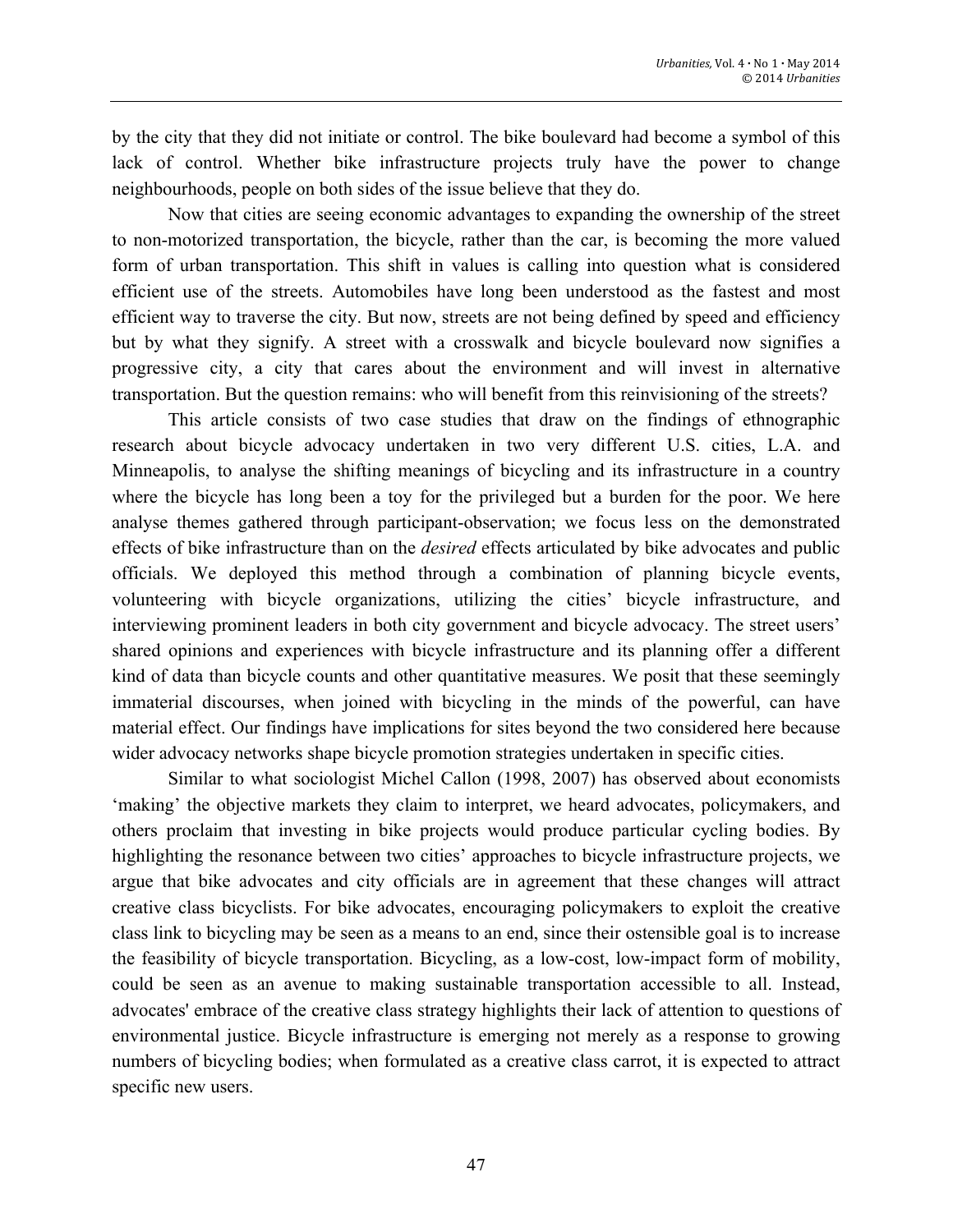#### **Literature Review**

<u> 1989 - Jan Stein Stein, fransk politiker (d. 1989)</u>

The creative class turn in bicycle advocacy exemplifies the movement's complicated relationship with social justice. Although there is a growing literature exploring the current landscape of bicycle advocacy (Carlsson ed. 2002, Batterbury 2003, Furness 2010, Horton 2006, Mapes 2009), titles such as Jeff Mapes' *Pedaling Revolution* indicate the difficulty of considering both the embattled status of bike advocates as road users and their socioeconomic privilege in the same analysis. The bike movement balances on a fundamental tension between bicycling as an expensive, beloved hobby and bicycling as an affordable mobility option. Bicycle advocates were responsible for some of the earliest improvements to the U.S. road system. Looking to expand the freedom of mobility and new markets promised by mass bicycle transportation, early bicycle advocates such as entrepreneur Alexander Pope and the League of American Wheelmen set in motion the 'good roads' movement that gave birth to the U.S. highway system (Epperson 2010). Then, as cars overtook bicycles in the early 20th century American imagination, traffic engineers transformed U.S. city streets from mixed zones to motorways (Norton 2008).

Since the early 1990s, bike advocates have contested the right of motorized vehicles to dominate city streets. The founding of Critical Mass in San Francisco in 1992 launched an urban social movement around bicyclists' right to streets (Carlsson 2002), and in 1991 Congress passed the Intermodal Surface Transportation Efficiency Act (ISTEA), which opened new federal funding for bicycle and pedestrian street infrastructure (Wray 2008). Following ISTEA, bicycle advocacy organizations focused on political strategy as a means to increase bicycling through infrastructure projects. Following Critical Mass, similar rides sprang up around the world and led to stronger networks of bike users that could be mobilized to support the passage of ordinances and levy funding for infrastructure projects.

Considered through the lens of 'transportation justice', the right to bicycle mobility represented by Critical Mass could be undermined by infrastructure-focused advocacy that uses creative class marketing. This article is a preliminary attempt to consider transportation (in)justice's intersections with bicycle policy and planning (see also Hoffmann 2013, Lubitow and Miller 2013, Stehlin 2013). The transportation justice movement and its scholars focus on the intersection of transportation infrastructure, social equality, and civil rights. In a foundational volume on the topic, environmental justice scholars Robert Bullard and Glenn Johnson stated that, 'if a community happens to be poor, inner city, or inhabited by people of colour, chances are it will receive less environmental protection than an affluent, suburban, white community', and this applies to transportation access and amenities as well (1997: 9). Public transportation, reliant on state resources and serving millions of low-income individuals, has been at the centre of this movement; bicycling has not (Lugo 2012). This is perhaps because such a small population uses bicycles as their primary mode of transport<sup>3</sup> or because many low-income

<sup>&</sup>lt;sup>3</sup> Official bicycle commuting rates hover around 1 to 3 percent of the population even in cities that have robust bicycle infrastructure.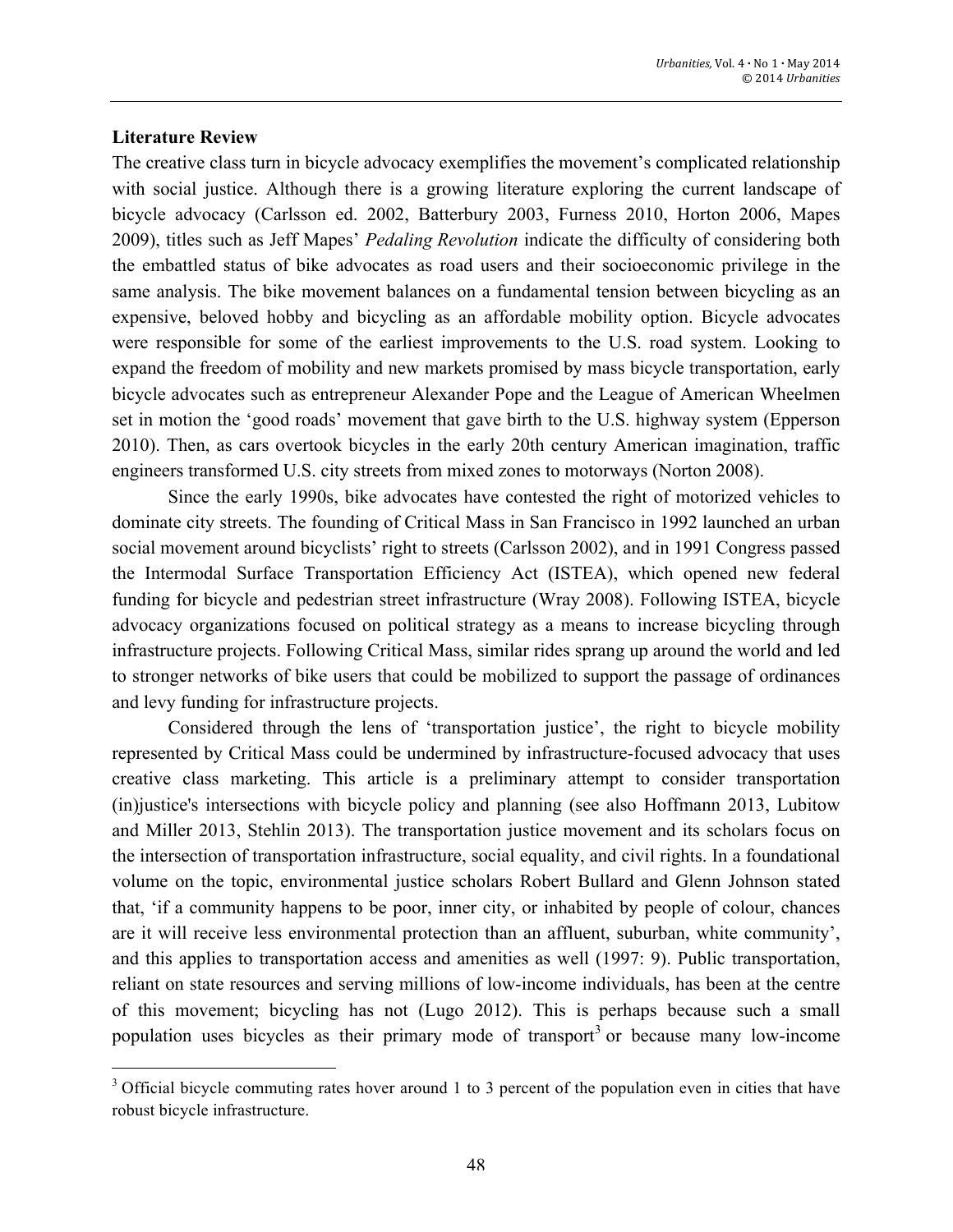bicycle users have been overlooked by the professional advocates who lobby for bicycle infrastructure. Transportation justice issues are arising now because more cities are prioritizing the funding of bicycle projects.

Although bicycle infrastructure has entered the discussion only recently, city governments have long known about the purported economic benefits of gentrification, or the process neighbourhoods undergo when middle class people return to inner cities. Academics have been debating the benefits and pitfalls of gentrification for over fifty years. Despite the longevity of research, prominent gentrification scholar Loretta Lees (2008), claims there is a lack of evidence for 'positive gentrification', and the trickle-down effect of this middle class mobility remains a myth. Yet cities continue to deploy strategies that recruit and maintain a lucrative middle class population; strategies which are 'framed around interurban competition, gentrification, middle-class consumption and place-marketing' (Peck 2005: 740-741). Lees (2012) reaffirms that gentrification can flourish through feeding off of other policies not directly referred to as such, which could include those relating to transportation. The case studies presented here show how gentrifying processes can go hand in hand with the development of 'world class' and 'sustainable' transportation systems. More specifically, bicycle infrastructure is a prime example of what Melissa Checker (2011) has called 'environmental gentrification'. Environmental gentrification builds upon the successes of the environmental justice movement and appropriates its language to serve high-end development and displace low-income residents (Checker 2011).

Even if they have not identified with the environmental justice project, upwardly mobile bicyclists have benefited from its focus on urban livability. Advocates for bicycle transportation, as environmental activists, see the bicycle as 'ideally forming one part of a much wider, new, sustainable, green lifestyle' (Horton 2006: 51). What they might celebrate as an ecologicallyfriendly shift to urban living overlaps with environmental gentrification. Florida (2011, 2012) claims that cities where people bike commute are better able to compete in a global economy because 'today, the terms of competition revolve around a central axis: a nation's ability to mobilize, attract, and retain human creative talent' (2005: 3). Thus, Florida's theory would suggest, creative class bodies are desirable precisely because they bring otherwise untethered economic benefits to businesses and cities.

As Florida's (2013) predictions materialize in rising rents and changing storefronts, opposition to bicycle infrastructure has emerged from groups with much less socioeconomic power than the aforementioned Long Beach homeowners. In a recent contribution to the study of bicycle gentrification, sociologists Amy Lubitow and Thaddeus R. Miller (2013) reported that the designers and promoters of a bike infrastructure project in North Portland were surprised to find that community members, united in opposition, framed the project as a reflection of systemic racism and gentrification. In leaving implicit the benefits of bicycling, bicycle advocates may find themselves blamed for explicitly unequal effects. As cities move toward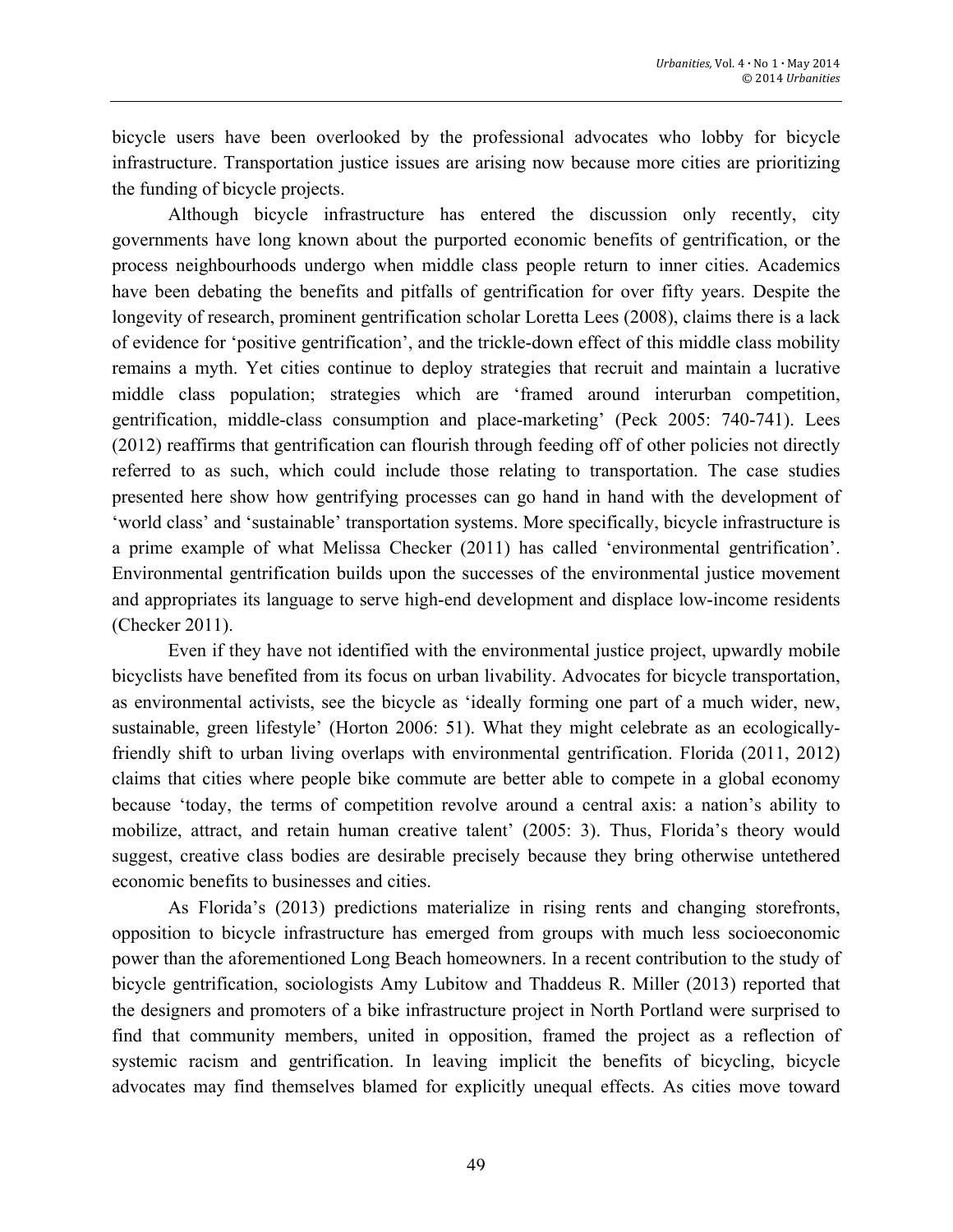appropriating bicycle infrastructure as a signifier of creative class consumption, many groups remain at the margins.

#### **Case Study 1: Infrastructure as Progress in Los Angeles**

<u> 1989 - Jan Stein Stein, fransk politiker (d. 1989)</u>

The Los Angeles metropolitan area offers insight into the growing desirability of bicycle policy both as a symbol of participation in global sustainability trends and as an economic development strategy to attract a creative class population. In Southern California, transportation infrastructure has long been a means of achieving 'world-class' status, from the once-extensive streetcar system to the development of a street plan in the 1920s (Bottles 1987). Today, discourses about the world-class city have a distinctly bicycle bent and political insiders are connecting bike infrastructure with economic redevelopment downtown.

Upon signing a bike parking ordinance in February 2013, Mayor Antonio Villaraigosa commented that 'the city is undergoing a transportation renaissance and we are changing the way Los Angeles moves<sup>'</sup>.<sup>4</sup> It is likely that the mayor meant to include in this "transportation renaissance" his vocal support for the popular open street event called CicLAvia, based on the *ciclovía* that started in Bogotá, Colombia in 1974.<sup>5</sup> CicLAvia creates a temporary car-free space through central Los Angeles neighbourhoods so that people can try biking and walking without the pressures of motorized traffic. The event began in 2010 after two years of grassroots organizing (see Lugo 2013, 2012), and Villaraigosa has made it into a centrepiece of his time in office that ended in 2013. The first event in 2010, which closed 7.5 miles of streets from East L.A. to East Hollywood on Sunday, October 10, had a turnout of about 40,000 people. Since then, there have been biannual CicLAvias with much popular support. The event on April 21, 2013 attracted an estimated 150,000 bicyclists and pedestrians from across the region, which demonstrates a growing popular interest in bicycling. Politicians and advocates have created a shared narrative about cycling that emphasizes its reliance on physical infrastructure projects.

For example, commentators have referenced these high participation numbers when arguing that L.A. will build its numbers of bike commuters only with physical infrastructure in place. In a post on *The Atlantic* website, Conor Friedersdorf mentioned that he had attended the April 2013 CicLAvia, and commented that, 'seeing the masses out on bikes hinted at how a safe system of bike lanes could improve Los Angeles'.<sup>6</sup> In April 2012, when local sustainable transportation website *Los Angeles Streetsblog* asked candidates in the city's mayoral race to

<sup>4</sup> 'With All Eyes on L.A., Villaraigosa Signs New Bike Parking Ordinance', published online in the *Los Angeles Streetsblog* (1 February 2013) http://la.streetsblog.org/2013/02/01/with-all-eyes-on-l-avillaraigosa-signs-new-bike-parking-ordinance/, accessed 7 August 2013.

<sup>&</sup>lt;sup>5</sup> Co-author Lugo helped organize CicLAvia during her dissertation fieldwork. Any uncited claims are fieldwork observations.

<sup>6</sup> 'The Paranoid Style in Bicycle Politics: A Bicoastal Freak-Out', published online in *The Atlantic* (4 June 2013) http://www.theatlantic.com/politics/archive/2013/06/the-paranoid-style-of-bicycle-politics-abicoastal-freak-out/276514/ , accessed 6 August 2013.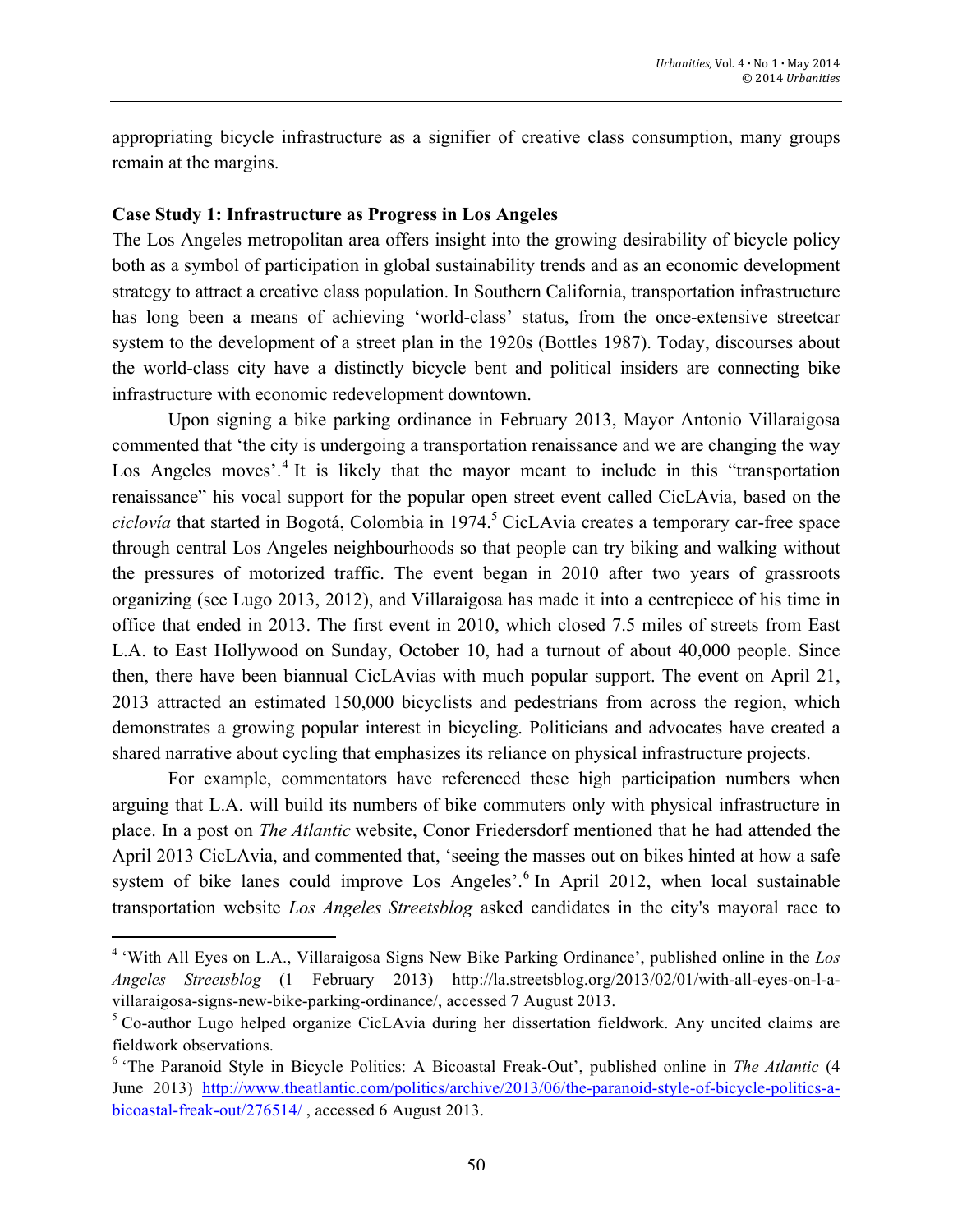comment on CicLAvia, Candidate Kevin James said he was impressed by 'the sheer size of the crowd, which...speaks volumes about the number of Angelenos willing to use their bicycles more often as their primary mode of transportation *if the City were more bike-friendly*' (emphasis ours).<sup>7</sup> In the same piece, City Councilmember Jan Perry situated the event within a larger bicycle policy framework, noting that, 'while these initiatives are not as fun as CicLAvia, they are certainly important as Los Angeles develops into a mature city with sophisticated transportation networks that focus on means other than the automobile'. With these remarks, candidates framed bicycling as a part of L.A.'s future, but focused less on CicLAvia's social space and more on its role in galvanizing support for infrastructure projects. The city government's participation in and response to CicLAvia indicates a surprisingly friendly relationship with bicycle advocacy.<sup>8</sup>

The candidate who won the spring 2013 mayoral election, Eric Garcetti, also voiced support for CicLAvia during his campaign. $9$  Clearly he meant to capture the urban bicycle voter, a constituency that has been gaining prominence in cities such as Portland, Minneapolis, and L.A. where political candidates are measured on a 'bike-friendly' scale. For example, in February 2013, the Los Angeles County Bicycle Coalition (LACBC) posted an interview with then-Councilmember Garcetti on their website that asked, 'Are you bike-friendly?'<sup>10</sup> Garcetti's responses reassured bicycling voters that, 'as Mayor, I will approach cycling as a key part of our city's transportation system...A focus on safety not only protects cyclists, it encourages more people to start cycling'. The LACBC interview also referenced the idea of 'interested but concerned' bicyclists. This phrase came from the Portland Bureau of Transportation's influential typology of cyclists that divides people into categories based on whether they do or do not bike.<sup>11</sup> This typology has been used to make a case for infrastructure as a means to move people from 'interested but concerned' to the next category, 'enthused and confident'. This typology and seemingly inclusive terms like 'safety' strip people of their socioeconomic indicators, leaving unasked the question of which communities will move forward in this continuum of concern and confidence.

<u> 1989 - Jan Stein Stein, fransk politiker (d. 1989)</u>

<sup>7</sup> 'Beutner, Garcetti, James, Perry and Greuel on CicLAvia', published online in the *Los Angeles Streetsblog* (18 April 2012) http://la.streetsblog.org/2012/04/18/beutner-garcetti-james-perry-and-greuelon-ciclavia/, accessed 7 August 2013.

<sup>&</sup>lt;sup>8</sup> For a thorough discussion of the historically tenuous relationship between bicycle advocates and local municipalities, see 'Critical Mass and the Functions to the (Bikeable) City' (Furness 2010).

<sup>9</sup> Garcetti had also been an early political supporter of the event.

<sup>10</sup> 'Are You Bike-Friendly? Eric Garcetti Responds', published online in the *Los Angeles County Bicycle Coalition* (6 February 2013) http://lacbc.wordpress.com/2013/02/06/are-you-bike-friendly-eric-garcettiresponds/ , accessed 7 August 2013.

<sup>11</sup> 'Four Types of Transportation Cyclists', published in the *Portland Bureau of Transportation,*  http://www.portlandoregon.gov/transportation/article/158497 , accessed 7 August 2013.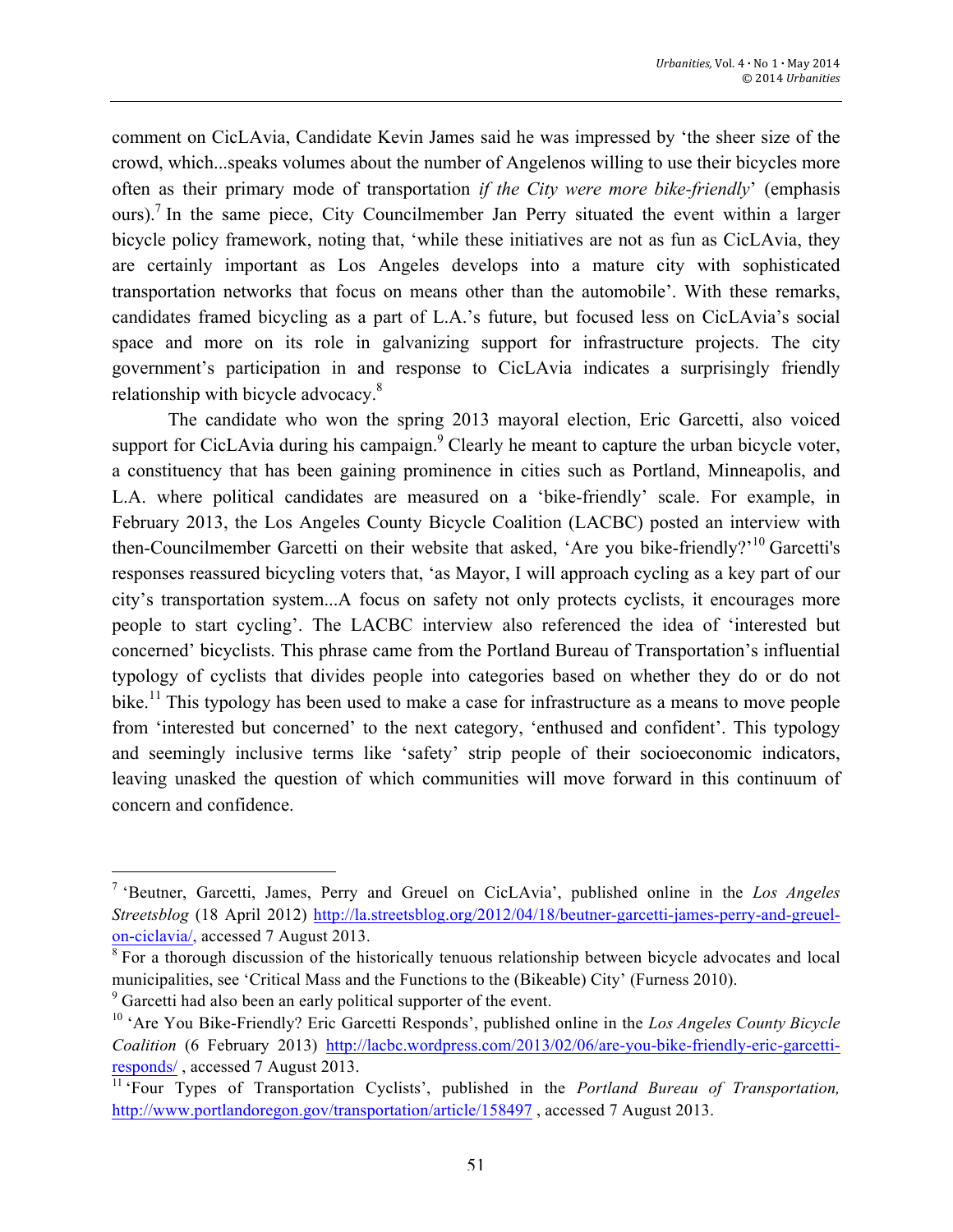After Garcetti was elected mayor, L.A. bike advocate and LACBC board member Ted Rogers published an op-ed about the significance of Garcetti's win, commenting that, 'L.A. has made great progress on bicycling and transportation issues in recent years. Hopefully, that will continue under the new leadership, and the City of Angels will proudly take its place as the world-class city it can and should be. It's our job to work with them to make sure it does'.<sup>12</sup> This comment defines bike advocacy as a project of building political will. The association of transportation infrastructure with progress is not new, and Rogers' stated goal of making L.A. a 'world-class city' echoes an earlier era in transportation development when city elites fought to redesign streets for automotive traffic (Bottles 1987).

In a 1922 report, the Automobile Club of Southern California predicted that with a traffic plan designed to prioritize private cars, 'the City of Los Angeles will be enabled to fulfil its destiny as a great world metropolis' (quoted in Bottles 1987:100-101). The streetcar network was a roadblock to progress, and, crucially, so was L.A.'s cultural diversity. In 1926, the *Examiner* newspaper asked that, 'if there is ever to be a union station...let it at least not be located between Chinatown and Little Mexico'. Which would the public prefer, the paper asked, a 'depot in [the] Chinese district, or no more grade crossings?' (quoted in Bottles 1987:151). Traffic congestion was preferable to infrastructure located near places inhabited by undesirable groups. The decades that followed, when L.A. became the world-class car city it is known as today, did not challenge this spatialized racism; it had the effect of making people who could not afford to drive into social pariahs (Hutchinson 2000). It is worth considering whether the emphasis on global competitiveness will lead to improved quality of life for the multiethnic communities who inhabit central Los Angeles.

Tellingly, in February 2012 the CicLAvia organization won a 'downtowners of distinction' award, which the *Los Angeles Downtown News* gives to projects seen as improving the business climate of the area; it is clear that the downtown development community sees CicLAvia as a tool to bring consumers into an urban core that has been undergoing large-scale urban renewal projects since the mid twentieth century.<sup>13</sup> L.A. politicians argue that only permanent infrastructure will make the city bike-friendly. This invokes community action such as CicLAvia as positive, but a mere precursor to the more important business of developing the built environment.

Although politicians and advocates increasingly share a vision of bicycle infrastructure as a viable form of urban transportation, the Long Beach case detailed earlier in this article showed

 

<sup>12</sup> 'What Does Yesterday's Election Mean for L.A. Transportation Issues?', published online in the *Los Angeles Streetsblog* (22 May 2013) http://la.streetsblog.org/2013/05/22/what-does-yesterdays-electionmean-for-l-a-transportation-issues/, accessed 7 August 2013.

<sup>&</sup>lt;sup>13</sup> "Downtowners of Distinction Awards Honor Arts District Condo Complex." published online in the *Los Angeles Downtown News* (24 February 2012) http://www.ladowntownnews.com/news/downtownersof-distinction-awards-honor-arts-district-condo-complex/article\_56bb27ce-5f3d-11e1-84ec-0019bb2963f4.html, accessed 7 August 2013.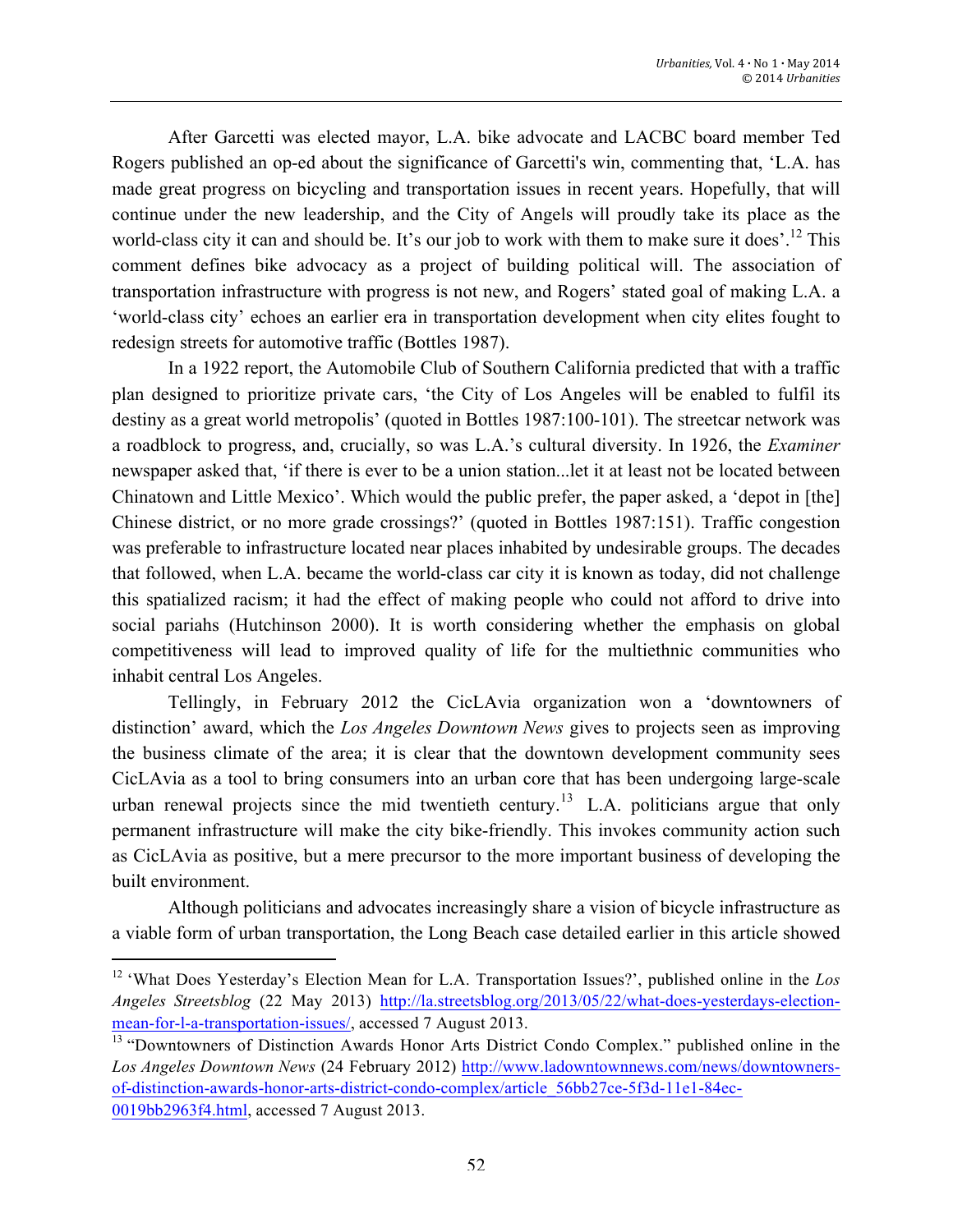that neighbourhood residents have not always been in favour of such projects for reasons that go beyond the practice of bicycling itself. In the context of the 'world-class' vision of bicycling that politicians and advocates share, residents who argue against bicycle facilities can be dismissed as backward thinkers, out of touch with today's transportation lifestyles. Our narrative moves now to Minneapolis, where bicycle infrastructure's potential to catalyse neighbourhood change has been taken on as a city project.

## **Case Study 2: Mission Accomplished in Minneapolis**

<u> 1989 - Jan Stein Stein, fransk politiker (d. 1989)</u>

This case study presents evidence that bike advocates and policymakers see rewards in bicycle infrastructure beyond the promotion of environmentally-friendly lifestyles. Minneapolis, like L.A., is relatively new to the collection of U.S. cities committed to building 'world-class' transportation infrastructure. Because it has in recent years devoted considerable resources to bicycle infrastructure (Friedman 2011), Minneapolis shows what some of the bicycle discourses budding in L.A. might look like in full bloom. In this section, we set an interview with Minneapolis' mayor, R.T. Rybak alongside an analysis of how a bicycle project has changed social life in the space it occupies in order to question whether displacement resulting from bike infrastructure is an unintended effect. The language used by Minneapolis bicycle advocates and city officials, including Rybak, echoes almost exactly the bicycle discourses articulated by officials in Los Angeles. We see this miming not as a coincidence, but rather as an indication that city governments' support for bicycle projects is a nationwide trend that will bring up questions of transportation justice in bicycle policy and planning.

Being a bicyclist in Minneapolis is relatively easy. The city has posted bicycle route signage that encourages and directs bicyclists to ride on streets with bike lanes, or on the bicycle boulevards to be found in some neighbourhoods. Between April and October, people can opt to rent a bicycle from a city-wide bike share program, Nice Ride.<sup>14</sup> Bicycle advocates and city officials are constantly proposing new bicycle infrastructure plans, which are tracked and promoted by the volunteer-run Minneapolis Bicycle Coalition. Many bike commuters view the Midtown Greenway as the centrepiece of Minneapolis's alternative transit accomplishments.

Located south of the Mississippi River, the Greenway system is a 5.5 mile network of off-street bike paths that runs parallel to major city streets and sits in a former railroad corridor. The Greenway is impressive in quality and efficiency, not least because few U.S. cities have bike paths that allow one to travel for miles in high-density areas without the need to interact with vehicle traffic. On any given day, a diverse collection of Greenway users fill the space; diversity

<sup>&</sup>lt;sup>14</sup> When Nice Ride launched, the primary locations were downtown and in the Uptown neighbourhood. Uptown is predominantly upwardly mobile and already with an active bicycle culture. Residents in North Minneapolis, an area of the city with the highest unemployment rate and concentration of people of colour, had to pressure Nice Ride to install stations in their neighbourhoods (Williams 2010). Nice Ride and Mayor Rybak both cited funding issues for the initial lack of stations in North Minneapolis.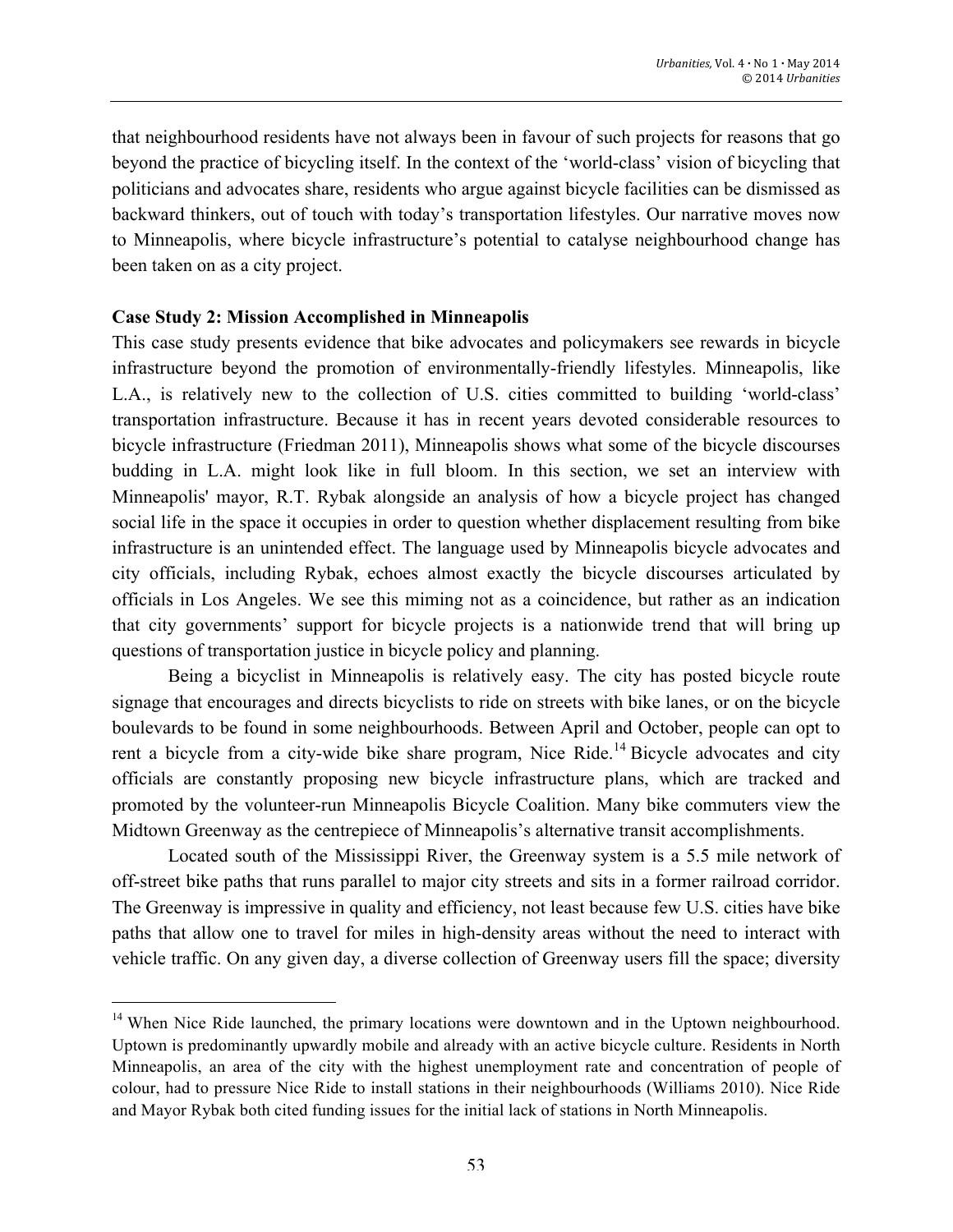that includes ethnicity, class, and chosen type of mobility (i.e. jogging, walking or bicycling). Because of its range of users, the Greenway appears to be a welcoming zone for diverse groups rather than an obvious attempt at environmental gentrification. However, bicycle paths such as the Greenway have the potential to 'clean up' blighted areas of a city by attracting desirable users and improving the physical conditions through mechanisms such as community gardens and murals.

The Greenway project introduced significant changes to a space that had been used primarily by marginal figures. Longtime Minneapolis resident and avid bicyclist Spencer Haugh recalled the scene peopling the corridor before the Greenway construction as composed of 'urchins and hooligans. And graffiti writers. And awesomeness. I like the Greenway, but it makes me sad. It was a five mile long art gallery' (personal communication, July 11, 2011). The tall brick walls and overgrown bushes created a hideaway and an autonomous space on the nowremoved train tracks.<sup>15</sup> Accessing the corridor was easy, and it connected with poorer areas of town. However, the space was not used in ways that would be sanctioned by a city government or by all city residents. On their website, the Midtown Greenway Coalition describes the corridor as a once 'trash-filled trench that was a disgrace to our city'.<sup>16</sup> While the marginal inhabitants were largely left alone, a plan was taking place that would quickly oust them.

In 2009, two years after the Greenway was completed, the Minneapolis police had a visible presence along the secluded path as the city focused on removing criminal elements from the space. Participant-observation undertaken there in 2009 and 2010 showed that police officers tended to target Greenway users who fit a particular racial and class profile. The police could be seen talking to men, usually American Indians, who spent time relaxing under the bridges along the Greenway. Though these men sometimes openly drank alcohol, they kept to themselves and did not harass other Greenway users. The adjacent Phillips neighbourhood had a vibrant American Indian community including a Native community centre and art gallery. Sometime after the police intervention, these American Indian men disappeared from the Greenway. These men's bicycles indicated that they were using the Greenway for transportation, ostensibly an appropriate way to inhabit the space. It would seem, however, that through construction of the Greenway the city laid claim to communal space that had been inhabited by marginal populations and cleared for use by a more 'civil' group of citizens. It was a 'disgrace to the city' for some, but a place to sleep and socialize for others. Marked for removal, people who used to hang out on the tracks learned they were no longer going to be left alone.

Far from leaving aside the question of who would use the Greenway, the city policed what users would be present. This was not incidental displacement; it was a strategic

 

<sup>&</sup>lt;sup>15</sup> Perhaps ironically, the public transportation system in Minneapolis is now talking with community members about putting in a streetcar system on the Greenway (Midtown Corridor Alternatives Analysis, http://www.metrotransit.org/midtown-corridor).

<sup>&</sup>lt;sup>16</sup> Midtown Greenway Coalition website, midtowngreenway.org, accessed 3 September 2013.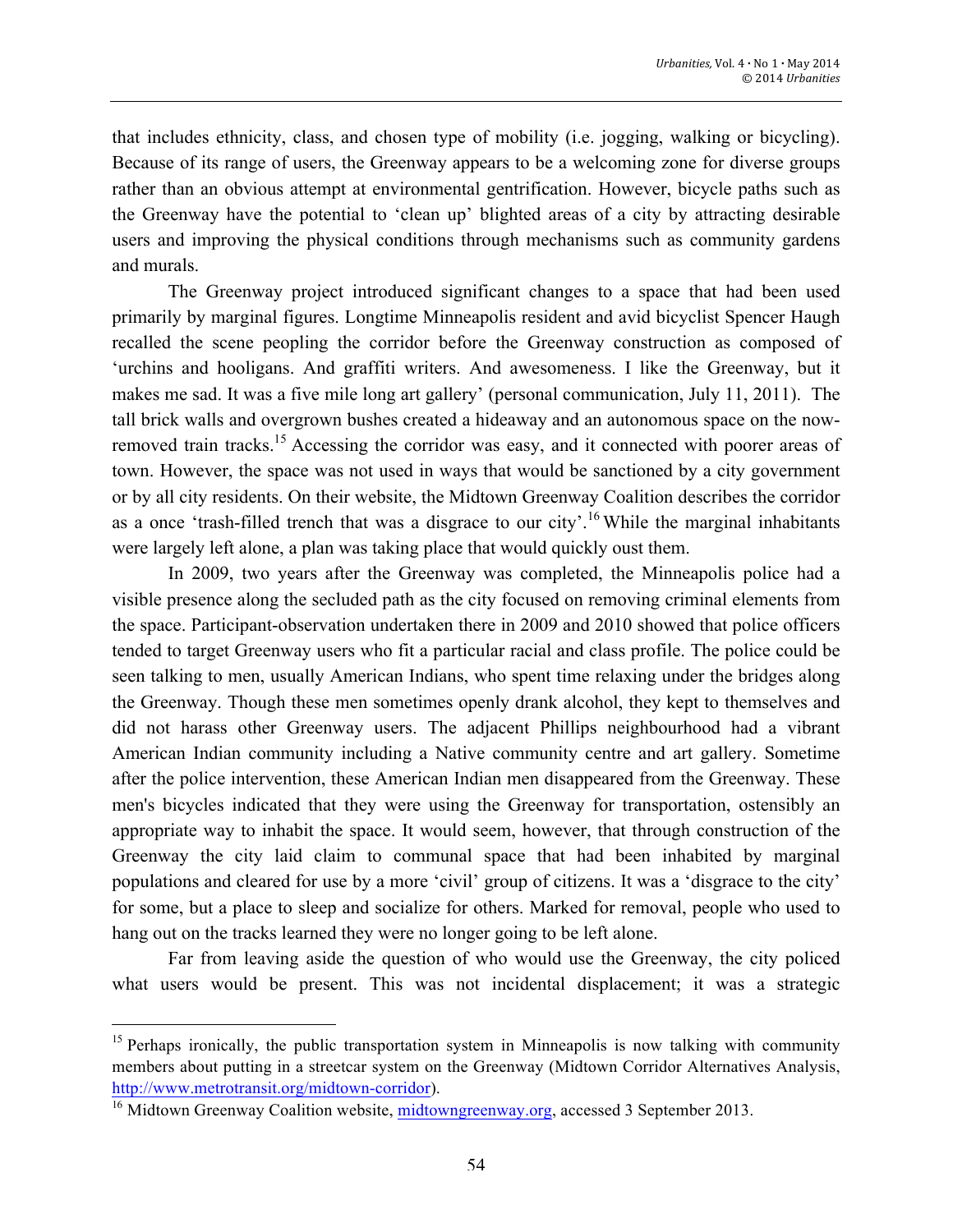construction of a space designed to be used by a specific group. There is more at stake than cleaning up a blighted area for community use; the City of Minneapolis wants the creative class and their disposable incomes to make a home in this urban space, and they are using bicycle infrastructure as an attractor. The use of the Greenway by low-income residents detracts from the effectiveness of this strategy.

The selective interest in particular bicycling bodies the city displayed through policing the Midtown Greenway is echoed through Mayor Rybak's vision of the city's bicycle culture. Like Mayor Villaraigosa in Los Angeles, Rybak has recently garnered popular support for his commitment to bicycling. Rybak was responsible for creating a bicycle coordinator position in the city government, something he has portrayed as an anomaly.<sup>17</sup> He also rallied to bring the Nice Ride bike share program to Minneapolis, and serves on that organization's board of directors. Bike share programs are popular in Europe but were not present in the U.S. on a large scale until Nice Ride. This rather hip mayor has openly portrayed Minneapolis's bicycle culture as a recruitment tool for the creative class, explaining that, 'our very public bike culture has been an enormous asset in attracting talented people here. Not just in the bike fields but in advertising, in financial services, the arts, politics'. <sup>18</sup> Rybak also located economic potential in bike infrastructure, proclaiming Minneapolis to be a frontrunner in re-envisioning the cityscape. In his own words said, 'It's completely clear to me that we're in a midst of a total revolution in the way we get around. Most public governments haven't quite gotten anywhere nearly where the public is at on this. We [the city government] have. So, I recognize that congestion is up, global warming, gas prices, all add to the fact that we're reinventing the American city that's going to be much more pedestrian and bike-oriented'.

Here Rybak seamlessly conflates the need to foster sustainable transportation with a drive to compete with other city governments, and speaks proudly about his administration keeping up with public demand for a less car-centric city. For example, Minneapolis now consistently ranks as a top bicycling city in America (Friedman 2011). Rybak also echoes Villaraigosa's 'transportation renaissance' vision when he remarks that we are in midst of a 'total revolution' in moving through the city. These sentiments also reflect that 'sustainability' messaging can be a convenient shield to deflect criticism about utilizing bicycle infrastructure to promote economic growth in specific industries. This sustainability messaging is successful in part because of the threat climate change has on large cities and the political identity connected to the concern. Florida argues that the 'Creative Age' has ushered in new respect for livable and sustainable cities because 'the quest for clean and green is powered by the same underlying ethos that drives the Creative Economy' (2012: x). Both agendas value conserving resources, whether they are

 

 $17$  This job position created controversy in Minneapolis because Rybak had recently laid off ten firefighters, citing budget issues (Roper 2011).

<sup>&</sup>lt;sup>18</sup> All quotes from R.T. Rybak come from personal communication with Melody Hoffmann on May 20, 2012.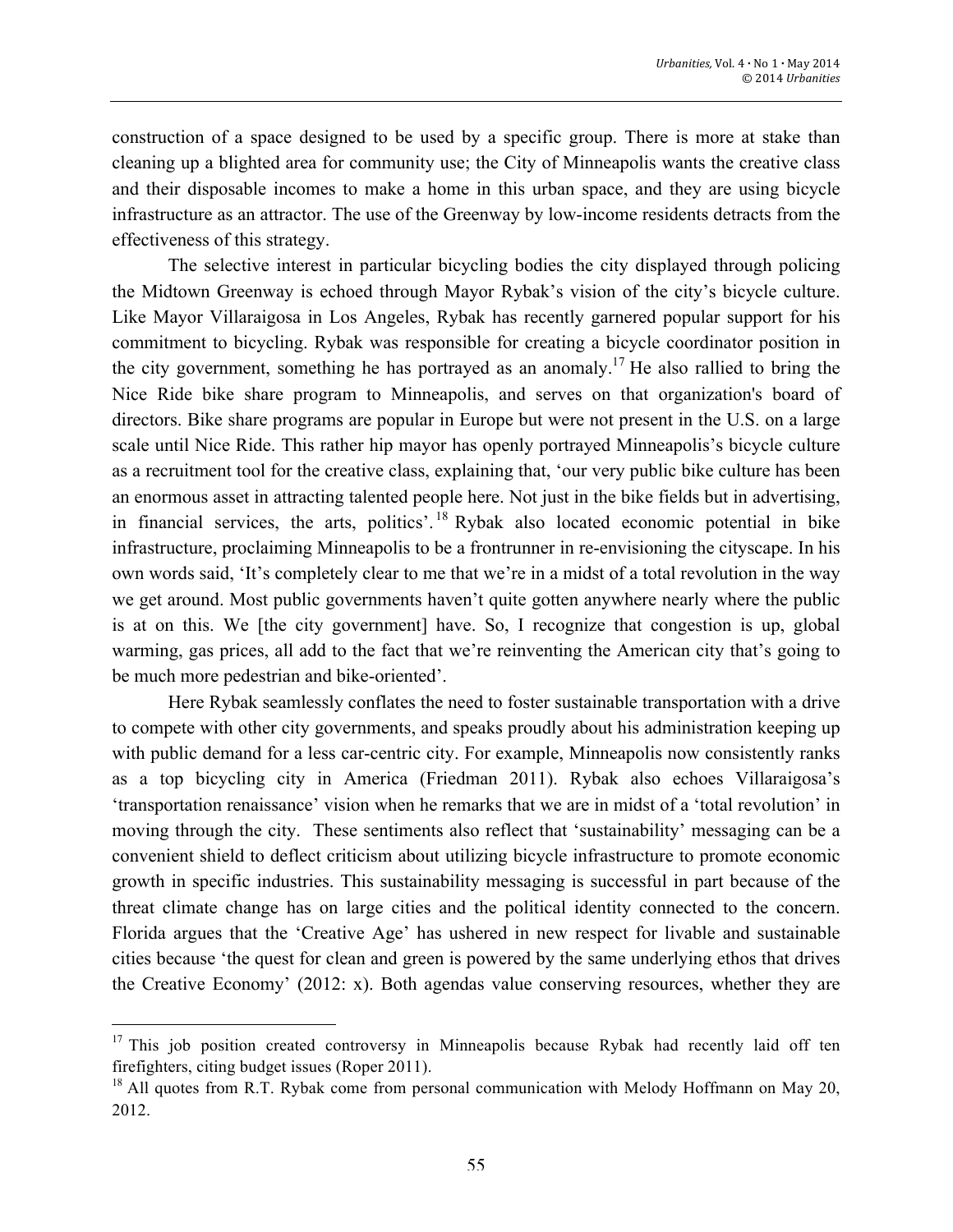natural or human.

<u> 1989 - Jan Stein Stein, fransk politiker (d. 1989)</u>

Rybak is invested in bicycle infrastructure because making it easy to use this 'clean and green' form of mobility is desirable to the creative class. He said, 'The key to economic growth is attracting talent. Especially in the creative field, talent is very mobile. [Our bicycle infrastructure] has attracted this wide swath of people to get something they can't find in a freeway-oriented place like Houston. Even in a city with a great reputation like Austin, for attracting cutting edge talent, they are not even in the same league as Minneapolis on bike culture. That gives us a huge competitive advantage'.

Rybak made a direct link between building bicycle infrastructure and competing with other U.S. cities for creative talent. The 'total revolution' in sustainable city living is connected to economic competition with other U.S. cities; if the goal is to be the most 'green' city, then Minneapolis is certainly in the running. Rybak's support for bicycle infrastructure allows him to build up his environmental credentials and simultaneously use these credentials as a sales pitch for why Minneapolis is hip and eco-friendly, and thus a great place for the creative class.

Through urban developments such as the Greenway and the luxury apartment buildings cropping up along the bicycle path, Minneapolis appears to be emerging as the blueprint in recruiting the creative class, and the interview with Rybak echoed many of Florida's pitches about the creative class lifestyle. For example, Florida discussed what he calls 'horizontal hypermobility', meaning that the creative class workers hop around to different companies and cities in search of what they want, often dismissing potential for promotions within a company. Florida (2002) cites Austin, Texas as an example of a city that has recruited a lot of creative talent via strategic recruitment. And Rybak sees Austin as a rival but believes Minneapolis is in a different 'league' in attracting creative people, thus beating out Austin in recruitment. Meanwhile, the reality of gentrification looms. For example, Debra Stone of the volunteer-run Twin Cities Greenways board warned of the gentrification potential of a new greenway in North Minneapolis, a part of the city with a high percentage of underemployed people of colour:

We see the gentrification happening right now. I mean North Minneapolis is very close, it's an ideal situation for downtown Minneapolis so it definitely is a concern for residents up in the North side and I think rightly so… research shows that with bikes and Greenways, neighbourhoods become safer. They certainly would become more appealing, especially as being so close to downtown. [But] who has the jobs downtowns? Not people of colour.<sup>19</sup>

The placement of bicycle infrastructure and the economic benefits that are predicted to

<sup>&</sup>lt;sup>19</sup> To be clear, there are plenty of people of colour who *do* work downtown—as janitors, food workers at the stadiums, construction workers, and bus drivers. But interestingly Debra's comment suggests that these workers are not the ones coveted by the supporters of the North Minneapolis Greenway project. Here Debra seems to be referring to the creative class sector of labour that is largely void of people of colour.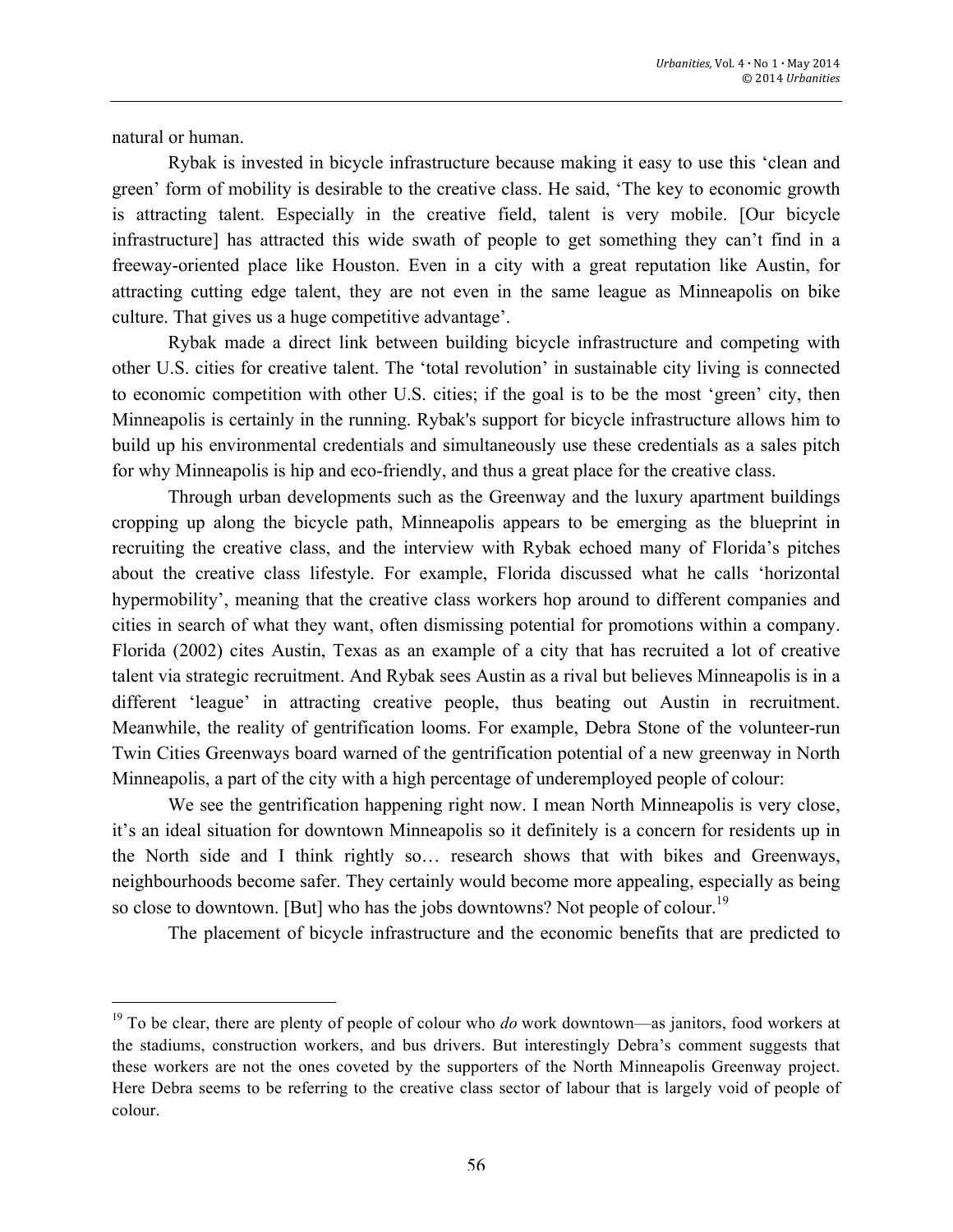follow make a case that bicycling in the U.S. deserves more critical attention and analysis.<sup>20</sup>

#### **Conclusion**

<u> 1989 - Jan Stein Stein, fransk politiker (d. 1989)</u>

Our research findings in both L.A. and Minneapolis suggest that city politicians and bicycle advocates increasingly see eye to eye on bicycle infrastructure. At first glance, this relationship does not challenge the promise of bicycle mobility; working through public infrastructure to expand bicycling to more people would seem ideal. However, in Minneapolis we saw how politicians have turned their support for bicycle advocacy into a strategy to recruit the creative class. In Los Angeles, bicycle projects are being endowed with a 'world-class' symbolism that has a troubling history.

City officials speak to the need for infrastructure such as bicycle paths in order to increase the number of bicyclists, while also claiming that these projects can encourage job growth in the creative industries, increase property values, and make the city a desirable place to live for the creative class. These messages are tailored to those with capital to invest, those with the social mobility to relocate to a city or neighbourhood based on its street design, and those who agree that public investment should spur private development. In none of these categories can we locate the existing inhabitants of urban neighbourhoods who will be impacted by street changes. Bike advocates, arguing that bike projects will increase property values, set their sights on converting sticklers like the Long Beach homeowners. People of colour who do not commute to jobs in downtown Minneapolis do not need to be enrolled in the project. The future vision of a 'world class' bike city erases the current and potential bike users who do not fit into this economic development model for bike infrastructure.

Increasingly, politicians are dismissing opposition to bike infrastructure as backward thinking, giving power to the world-class discourse presented by bicycle advocates. At a panel on bikes and economics held in July 2013 at the Portland Art Museum, U.S. Congressman Earl Blumenauer, long praised by the bike movement for leadership on bicycle issues, emphasized that bike infrastructure is a property amenity. Following that line of thinking, people like the Long Beach homeowners were seemingly confused about the purpose of bike infrastructure, getting too caught up in their race and class-based vision of bicycling to see the larger shift toward bike infrastructure as a symbol of the good life. Their fears are unfounded, according to journalist Jeff Mapes (2009), who reported a rise in property values in Davis, California the U.S. city that has done the most to normalize cycling. According to Mapes, potential residents noted this infrastructure as a reason for moving to Davis, which would seem to confirm Richard Florida's assertion that bike infrastructure can be an attractor. Does making bike infrastructure profitable increase bicycle mobility? In recent years, bicycling in Davis has decreased at the

<sup>&</sup>lt;sup>20</sup> In some cases, the outcome has already been measured. A study done by the Center for Transportation Studies (CTS) at the University of Minnesota found that Nice Ride users in Minneapolis spend an average of \$150,000 at businesses near Nice Ride stations over one season (CTS, July 2012).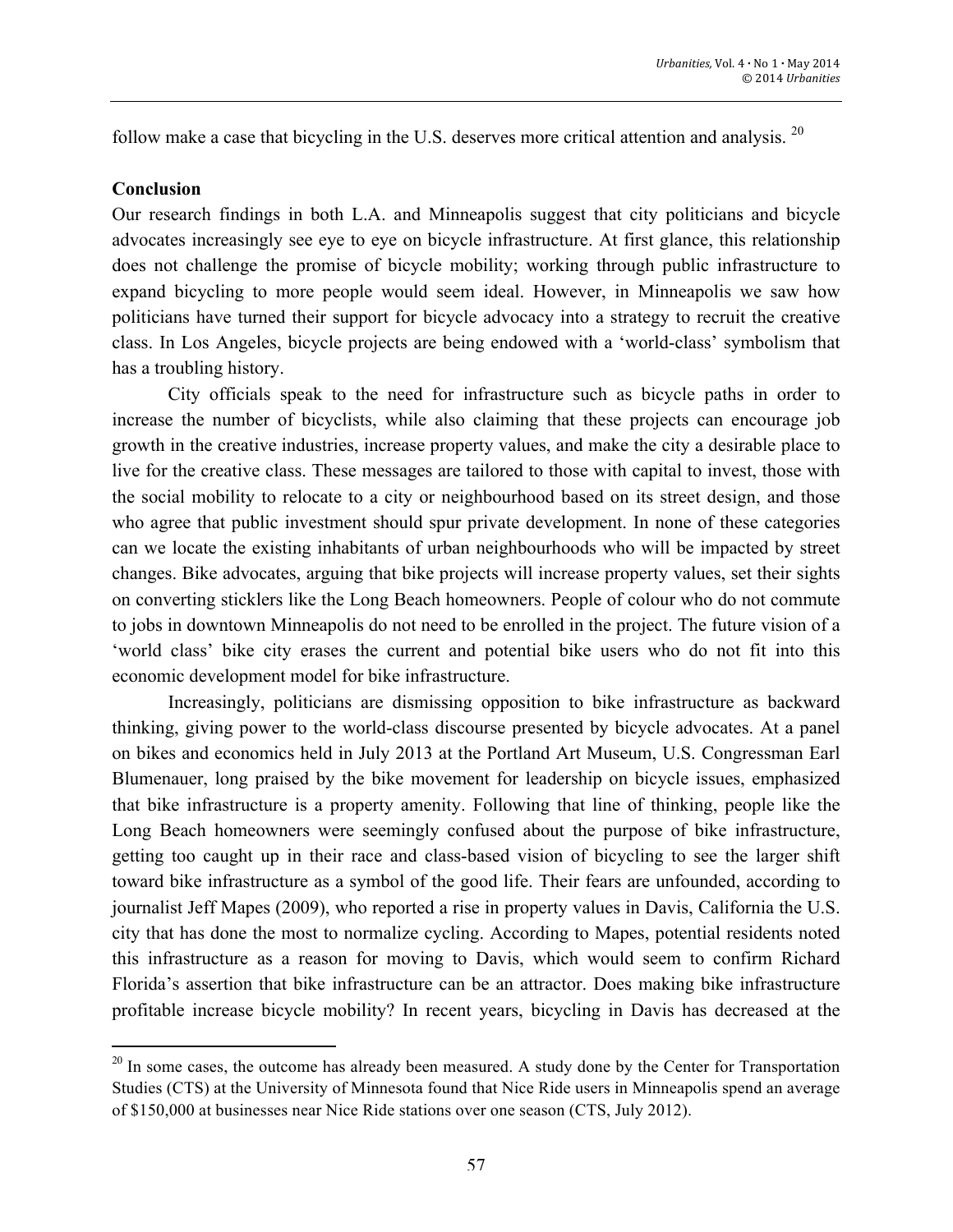same time that property values have gone up, Mapes reported.

What about opposition to bike infrastructure that comes not from politically empowered homeowners in a historic district, but from communities of colour concerned about a new era in urban renewal? Will their concerns be dismissed as backwards as well? The unstated necessity of global competitiveness implied by the drive to develop 'world-class' bicycle networks, an L.A. theme echoed at that Portland panel, has less to do with the bike as a cheap mode of transport than with its recognized ability to 'attract talent, the best and the brightest', as Blumenauer put it. Similarly, advocates from Indianapolis at the League of American Bicyclists' National Bike Summit in D.C. in March 2013 talked about using bike infrastructure to attract 'creative' workers. These words imply that public infrastructure does more than address the mobility problems of existing inhabitants.

It is significant that the vehicle now considered world-class is the bicycle rather than the private car, but will a bicycle infrastructure network prove to be more equitable than the highway system has been? Given its embeddedness in neoliberal urbanism, it is likely that bicycle infrastructure intended as sustainability marketing will be a gain for some and a loss for others likely a loss for people of colour and the working class. In Minneapolis, we saw these populations being sidelined in two ways: one, bicycle facilities such as the Midtown Greenway clearing a previously marginal space of homeless and nomadic people; and two, advocates discussing bicycle infrastructure plans as intended economic stimuli, *not* to support people interested in bicycling. Under these conditions, the bicycle becomes a rolling signifier of environmental friendliness and bourgeois leisure, doing economic work that has little to do with progressive bicycle politics such as increased mobility for *all* people regardless of class position. As geographer John Stehlin (2013) has argued, it is the image of Copenhagen in particular that motivates the adoption of European bike infrastructure designs in U.S. cities. It is not the actual practice that matters, but rather the image of the practice as a commodity, as Mapes (2009) saw in Davis. The use of bike infrastructure is no longer the driving force in its political adoption; even an unused bike lane can produce value for property owners and developers. The thousands of bodies at CicLAvia may be a step forward not for bicycle advocacy but for downtown development, if condo conversions and bike lanes continue to go hand in hand.

When figures such as Blumenauer and Rybak portray talent as some self-evident good that generates value, they obscure the fact that as policymakers they decide what spaces should and should not see public investment. Cycling may produce cultural capital through its association with the imagined creative class, but a capitalist class mobilizes this into economic development. Those who embrace environmental gentrification predict a space where only those who plan to capitalize on urban property have a right to the city. Using bike infrastructure to attract desirable people to cities hungry for consumer-driven revitalization frames existing urban residents as undesirable, unproductive, even as those residents must be kept around as service workers.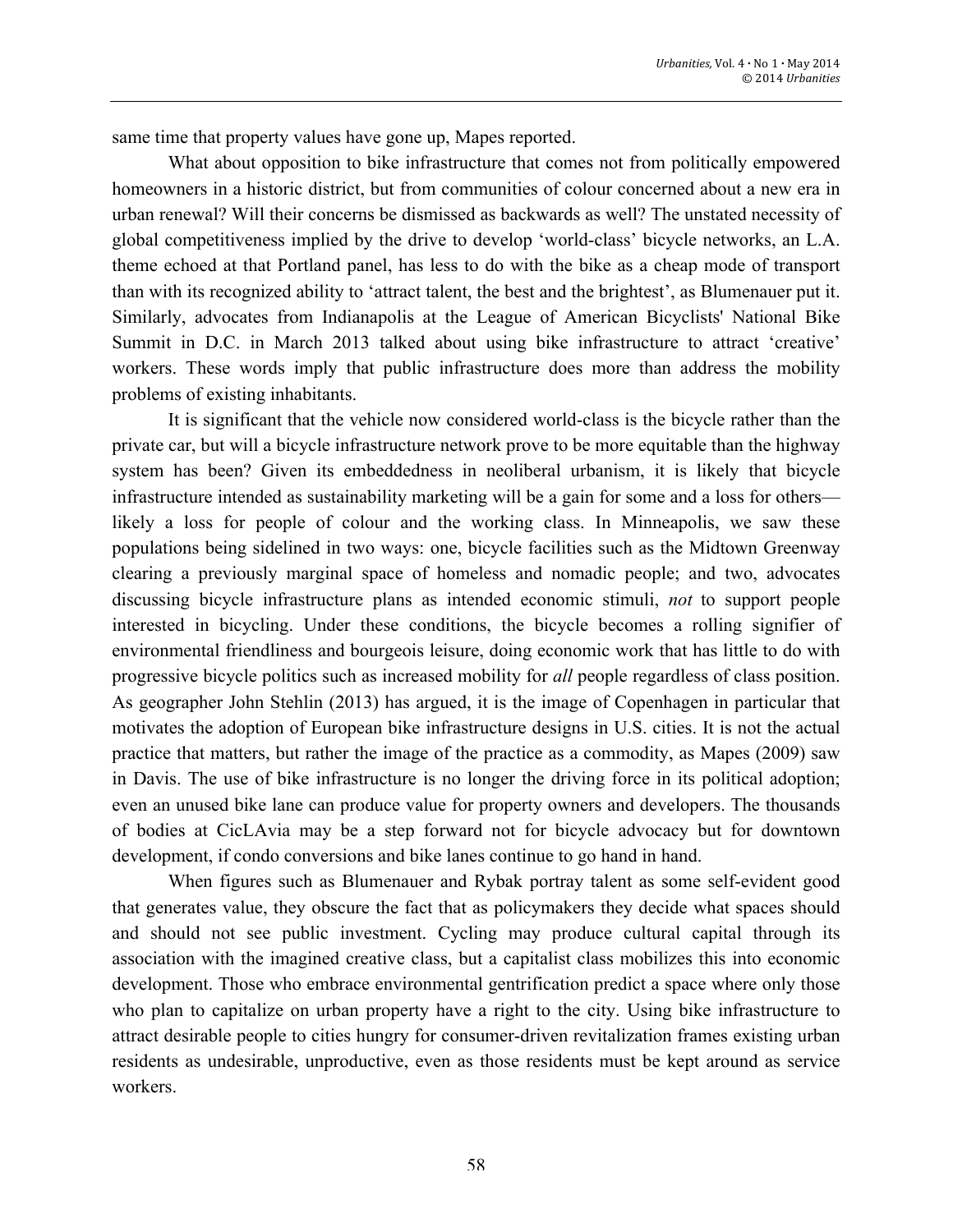Finally, the 'world-class' transportation infrastructure discourse implies that bicycling is limited to particular spaces. While bicyclists may see bicycle infrastructure as a populist good because shared streets are dominated by motorists, the creative class strategy may not secure greater access to bicycle mobility for all. If lobbying for bike infrastructure continues to be justified through the 'world-class' discourse, people biking out of economic necessity will continue to be marginal within the bike movement while low-income families will be driven farther and farther from eco-chic districts. Bike advocates should be aware of the unjust implications of selling cycling. Bicycling's potential to make change is surely greater than its potential for profit.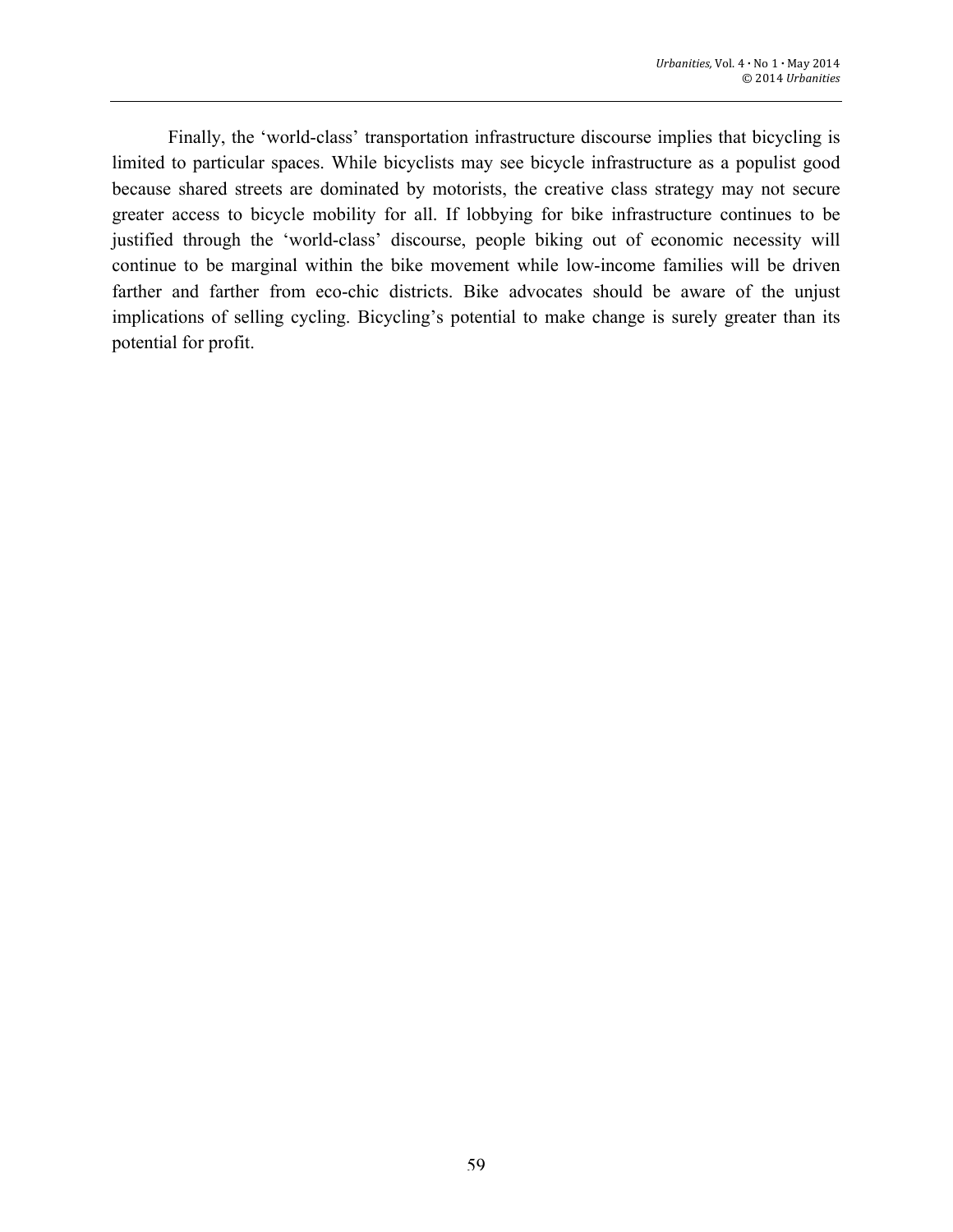# **References**

- Batterbury, S. (2003). Environmental Activism and Social Networks: Campaigning for Bicycles and Alternative Transport in West London. *The Annals of the American Academy of Political and Social Science* 590: 150–169.
- Bottles, S. L. (1987). *Los Angeles and the Automobile: The Making of the Modern City*. Berkeley and Los Angeles: University of California Press.
- Bullard, R. D., and Johnson, G. S. (eds) (1997). *Just Transportation: Dismantling Race and Class Barriers to Mobility*. Stony Creek, CT: New Society Publishers.
- Callon, M. (2007). What Does It Mean to Say That Economics Is Performative? In D. MacKenzie, F. Muniesa, and L. Siu (eds). *Do Economists Make Markets?* Princeton, NJ: Princeton University Press.
- Callon, M. (1998). *The Laws of the Markets*. London: Sage.
- Carlsson, C. (ed) (2002). *Critical Mass: Bicycling's Defiant Celebration*. Oakland, CA: AK Press.
- Checker, M. (2011). Wiped Out by the 'Greenwave': Environmental Gentrification and the Paradoxical Politics of Urban Sustainability. *City & Society* 23 (2): 210–220.
- Center for Transportation Studies (2012). Nice Ride Spurs Spending Near Stations. *CTS: Catalyst.* Available at: http://www.cts.umn.edu/Publications/catalyst/2012/july/niceride/ (14 August 2013).
- Epperson, B. D. (2010). *Peddling Bicycles to America: The Rise of an Industry*. Jefferson, NC: McFarland & Co.
- Florida, R. (2012). *The Rise of the Creative Class, Revisited*. New York: Basic Books.
- Florida, R. (2011). American's Top Cities for Bike Commuting: Happier, Too. *The Atlantic*. Available at: http://www.theatlantic.com/national/archive/2011/06/americas-top-citiesfor-bike-commuting-happier-too/240265/ (14 August 2013).
- Florida, R. (2013). More Losers than Winners in America's New Economic Geography. The Atlantic; Available at: http://www.theatlanticcities.com/jobs-andeconomy/2013/01/more-losers-winners-americas-new-economic-geography/4465/ (15 August 2013).
- Florida, R. (2005). *The Flight of the Creative Class: The New Global Competition for Talent*. New York: HarperCollins Publishers.
- Florida, R. (2002). *The Rise of the Creative Class: And How It's Transforming Work, Leisure, Community and Everyday Life*. New York: Basic Books*.*
- Friedman, S. (2011). "#1 Bike City: Minneapolis." *Bicycling Magazine*. Available at: http://www.bicycling.com/news/featured-stories/1-bike-city-minneapolis (14 August 2013).
- Furness, Z. (2010). *One Less Car: Bicycling and the Politics of Automobility*. Philadelphia: Temple University Press.